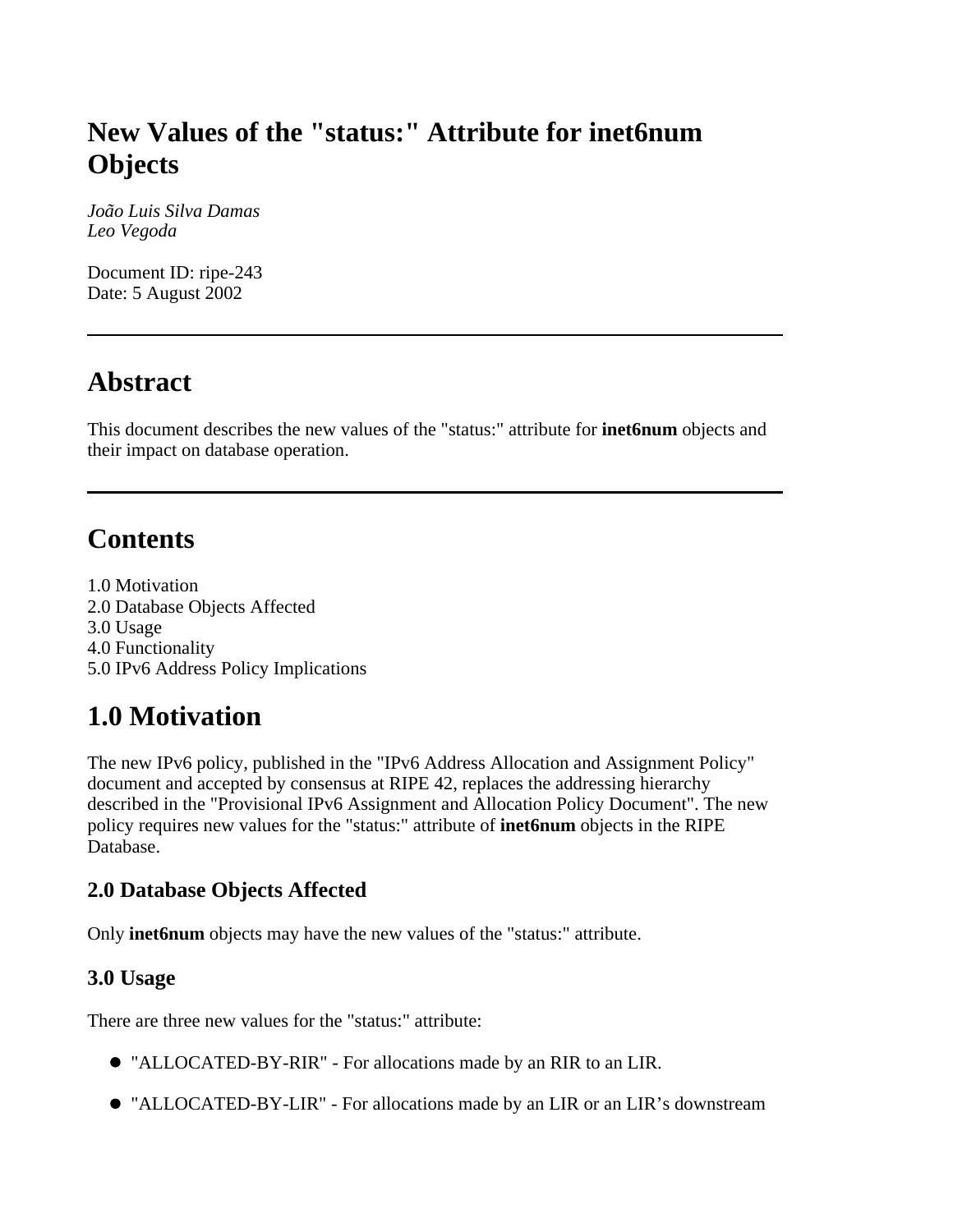customer to another downstream organisation.

"ASSIGNED" - For assignments made to End User sites.

#### **ALLOCATED-BY-RIR**

Only an RIR may place this status on **inet6num** objects. In the RIPE Database it is only possible to place this status on an **inet6num** object if the "mnt-by:" attribute is set to RIPE-NCC-HM-MNT.

#### **ALLOCATED-BY-LIR**

An LIR or a downstream network operator of the LIR is able to make an allocation from which assignments and/or smaller allocations will be made.

The ALLOCATED-BY-LIR status allows an LIR to document distribution and delegate management of the address space they were allocated by the RIR.

The ALLOCATED-BY-LIR status objects may reference different contact information and have different values of "mnt-lower:" attributes from the less specific **inet6num**s above them in the hierarchy.

The "mnt-lower:" attribute delegates authorisation for the creation of more specific **inet6num** objects in the RIPE Database to different entities in different address blocks within the organisation's allocated space. For example, if we consider the following hierarchy:

inet6num: 2001:07D8::/32 mnt-by: RIPE-NCC-HM-MNT mnt-lower: LIR-MNT status: ALLOCATED-BY-RIR inet6num: 2001:07D8::/40 mnt-by: LIR-MNT mnt-lower: OTHER1-MNT status: ALLOCATED-BY-LIR inet6num: 2001:07D8::/42 mnt-by: OTHER1-MNT mnt-lower: OTHER2-MNT status: ALLOCATED-BY-LIR inet6num: 2001:07D8::/48

mnt-by: OTHER2-MNT mnt-lower: OTHER2-MNT status: ASSIGNED

The LIR-MNT has the authority to create more specific **inet6num** objects within the 2001:07D8::/32 range.

OTHER-MNT has the authority to create more specific **inet6num** objects within 2001:07D8::/40 with a status of ALLOCATED-BY-LIR or ASSIGNED. Please note that LIR-MNT cannot modify 2001:07D8::/42 because LIR-MNT is not referenced in a "mnt-by:" attribute for that object.